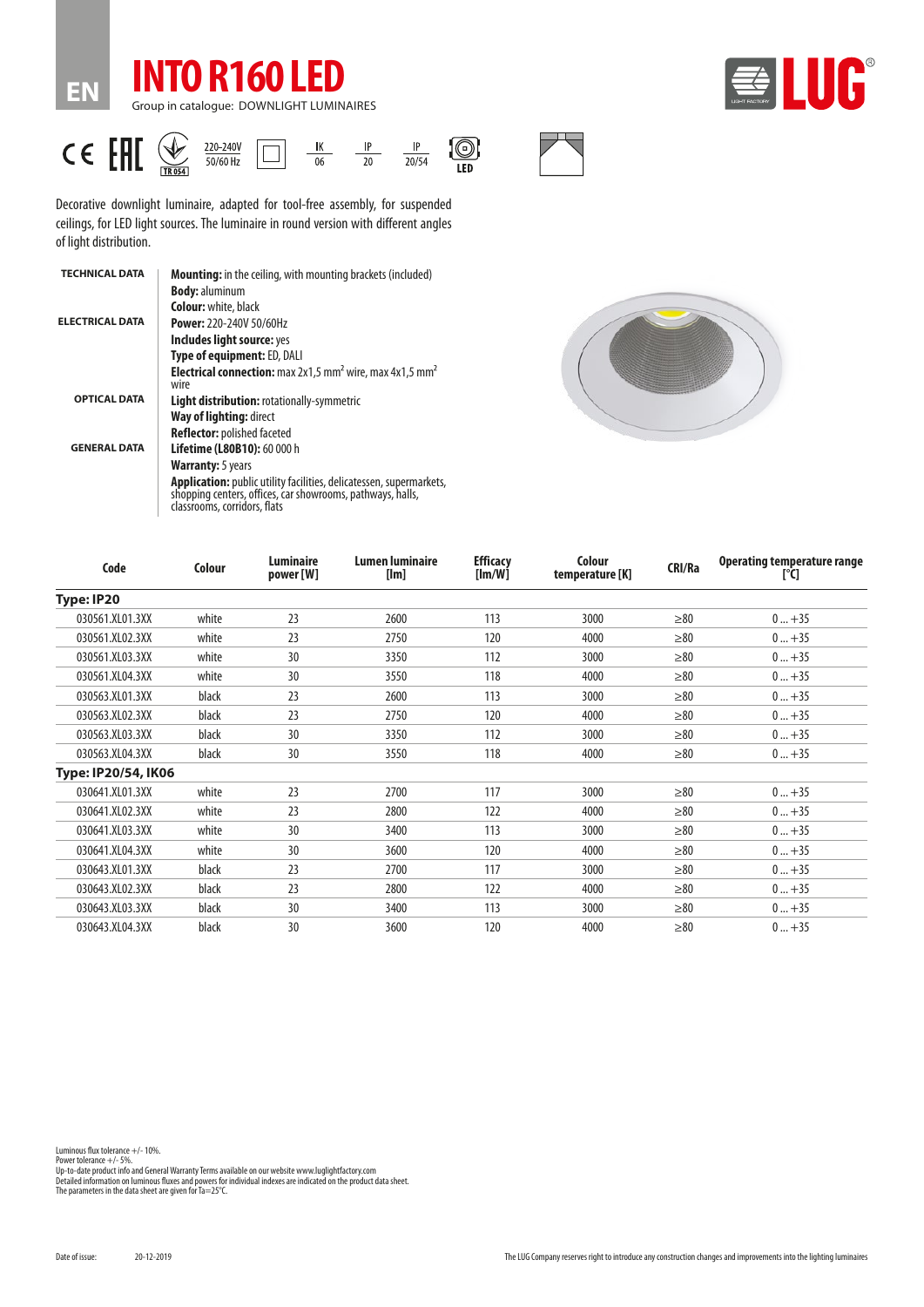





| Code                | <b>Dimensions</b><br>[mm]<br>W H | <b>Mounting</b><br>dimensions [mm]<br>ØS | <b>Pallet</b><br>quantity | <b>Quantity</b><br>in<br>package | <b>Net</b><br>weiaht<br>[kg] |
|---------------------|----------------------------------|------------------------------------------|---------------------------|----------------------------------|------------------------------|
| Type: IP20          |                                  |                                          |                           |                                  |                              |
| 030561.XL01.3XX     | 16088                            | 147                                      | 360                       | 1                                | 0.9                          |
| 030561.XL02.3XX     | 16088                            | 147                                      | 360                       | 1                                | 0.9                          |
| 030561.XL03.3XX     | 16088                            | 147                                      | 360                       | 1                                | 0.9                          |
| 030561.XL04.3XX     | 16088                            | 147                                      | 360                       | 1                                | 0.9                          |
| 030563.XL01.3XX     | 16088                            | 147                                      | 360                       | 1                                | 0.9                          |
| 030563.XL02.3XX     | 16088                            | 147                                      | 360                       | 1                                | 0.9                          |
| 030563.XL03.3XX     | 16088                            | 147                                      | 360                       | 1                                | 0.9                          |
| 030563.XL04.3XX     | 16088                            | 147                                      | 360                       | 1                                | 0.9                          |
| Type: IP20/54, IK06 |                                  |                                          |                           |                                  |                              |
| 030641.XL01.3XX     | 16493                            | 147                                      | 360                       | 1                                | 0.9                          |
| 030641.XL02.3XX     | 16493                            | 147                                      | 360                       | 1                                | 0.9                          |
| 030641.XL03.3XX     | 16493                            | 147                                      | 360                       | 1                                | 0.9                          |
| 030641.XL04.3XX     | 16493                            | 147                                      | 360                       | 1                                | 0.9                          |
| 030643.XL01.3XX     | 16493                            | 147                                      | 360                       | 1                                | 0.9                          |
| 030643.XL02.3XX     | 16493                            | 147                                      | 360                       | 1                                | 0.9                          |
| 030643.XL03.3XX     | 16493                            | 147                                      | 360                       | 1                                | 0.9                          |
| 030643.XL04.3XX     | 16493                            | 147                                      | 360                       | 1                                | 0.9                          |



Luminous flux tolerance +/- 10%.

Power tolerance +/- 5%.<br>Up-to-date product info and General Warranty Terms available on our website www.luglightfactory.com<br>Detailed information on luminous fluxes and powers for individual indexes are indicated on the pro